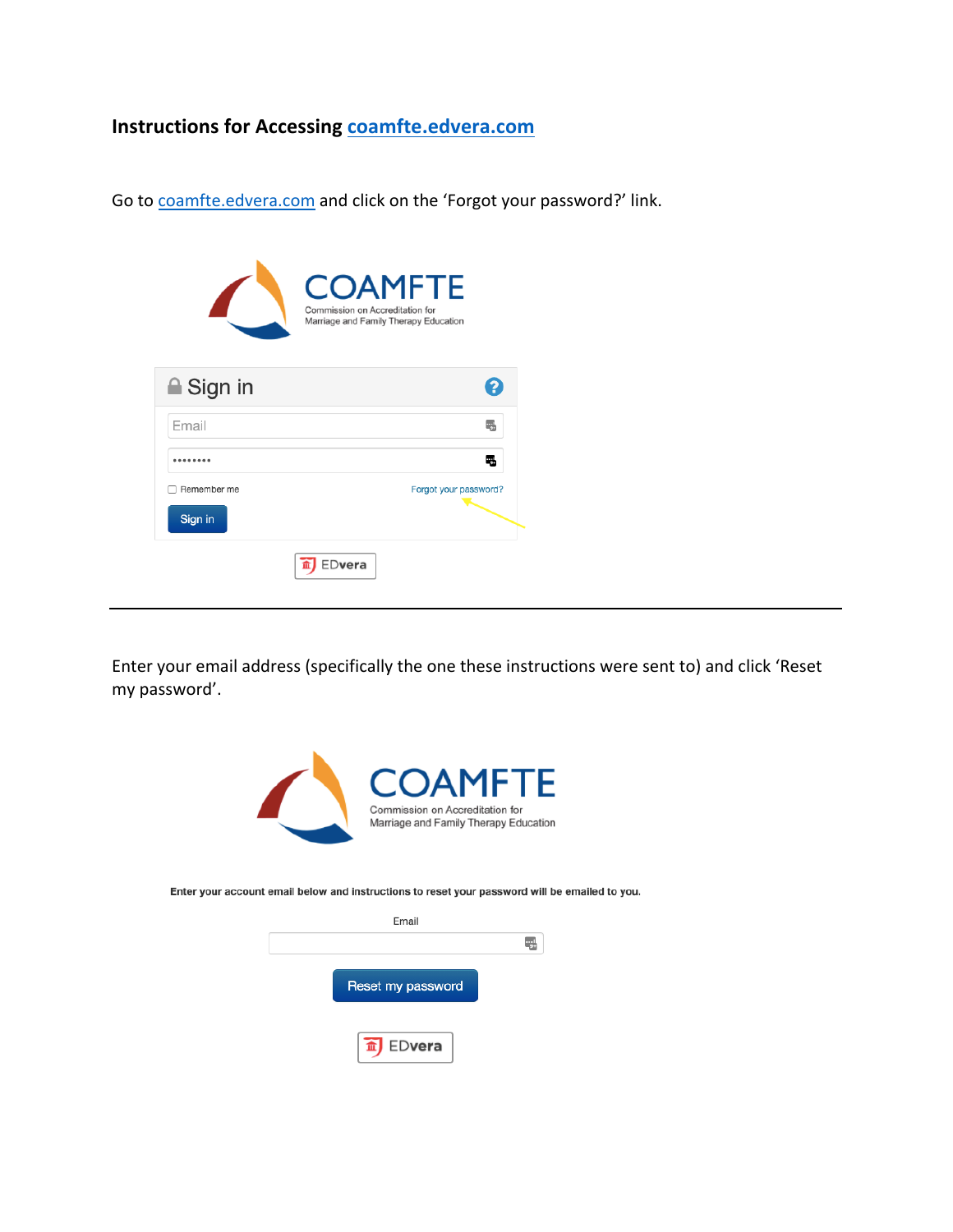You'll receive the following email within ~5 minutes. Click on the 'Change my password' link.

|           | <b>Password Reset Instructions External OM x</b>                                                  |
|-----------|---------------------------------------------------------------------------------------------------|
| $\bar{z}$ | <b>COAMFTE</b> no-reply@edvera.com via sendgrid.me<br>to cyndi $\blacktriangleright$              |
|           | Hello cyndi@origamimade.com!                                                                      |
|           | Someone has requested a link to change your password, and you can do this through the link below. |
|           | Change my password                                                                                |
|           | If you didn't request this, please ignore this email.                                             |
|           | Your password won't change until you access the link above and create a new one.                  |
|           |                                                                                                   |
|           |                                                                                                   |

Enter a password of your choice (this will be your password going forward) and click 'Set new password and log me in'.

|                                               | <b>COAMFTE</b><br>Commission on Accreditation for<br>Marriage and Family Therapy Education |
|-----------------------------------------------|--------------------------------------------------------------------------------------------|
| Set new password                              |                                                                                            |
| Passwords must be at least 8 characters long. |                                                                                            |
| New Password<br>Confirm Password              | (@)                                                                                        |
|                                               | Set new password and log me in                                                             |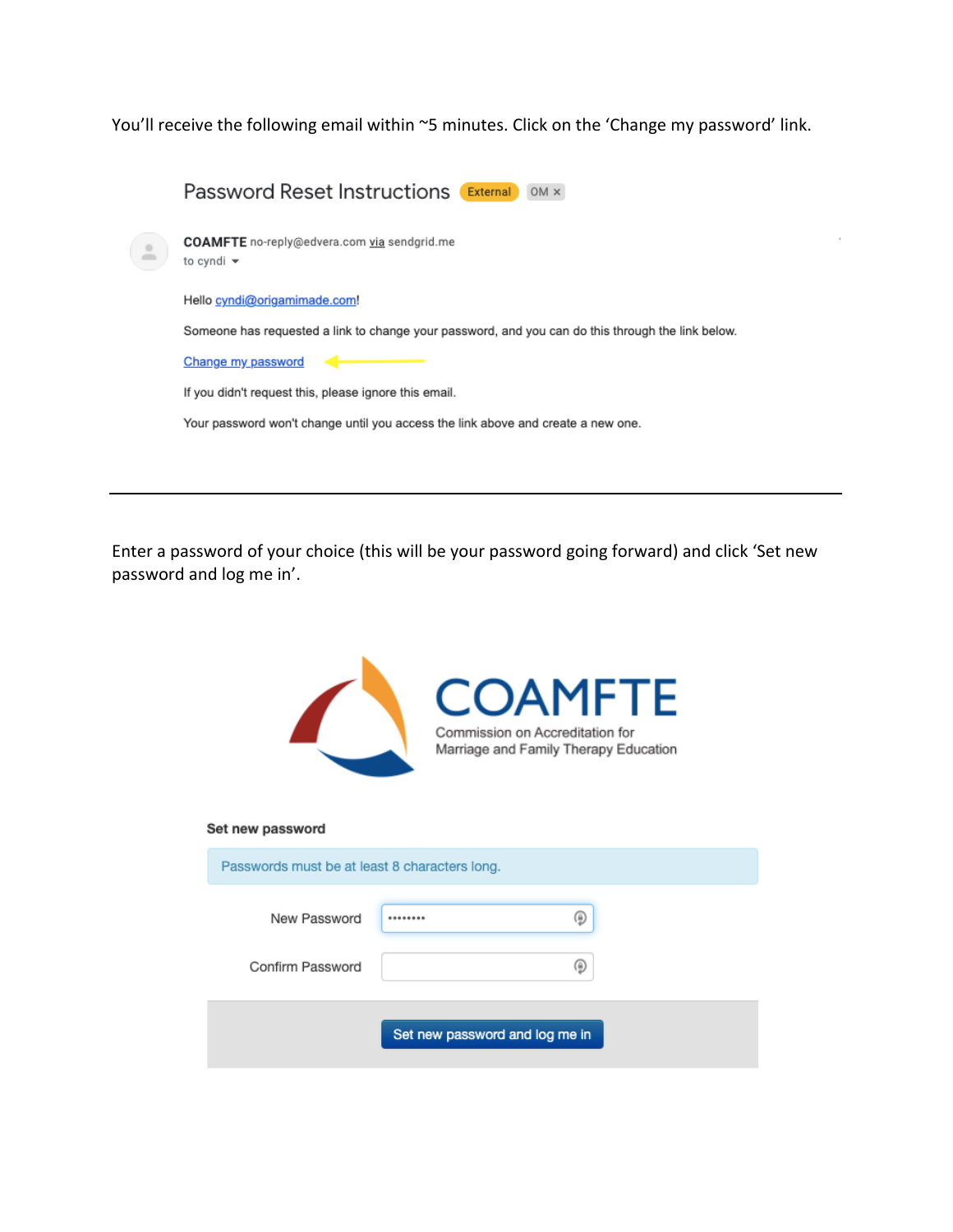Once logged in, you'll land on the Dashboard. Click the 'Documents' menu.

| <b>COAMFTE</b>   | Dashboard               | <b>Documents</b>    | <b>Approvals</b> |       |
|------------------|-------------------------|---------------------|------------------|-------|
| <b>Dashboard</b> |                         |                     |                  |       |
|                  | Institution Information |                     |                  | Regu  |
|                  | <b>Institution Name</b> | <b>Test College</b> |                  |       |
|                  | Degree                  | Doctoral            |                  |       |
|                  | Program Type            | Campus-based        |                  | Accre |
|                  |                         |                     |                  |       |

Click the '+Start Document' button and choose 'Annual Report' from the dropdown choices. This will open your Annual Report.

| <b>COAMFTE</b>              | Dashboard               | <b>Documents</b> | <b>Approvals</b>           | $\sqrt{2}$ Cyndi $\sim$<br>ଵ                                    |
|-----------------------------|-------------------------|------------------|----------------------------|-----------------------------------------------------------------|
| <b>Documents</b>            |                         |                  |                            |                                                                 |
| In Progress                 | <b>Document Archive</b> |                  |                            |                                                                 |
| Search by: Name or For      |                         | Q                | $C$ Reset<br>Refine Search | + Start Document -<br>No available actions $\blacktriangledown$ |
| C                           | $\sqrt{ }$ Name         |                  | For                        | <b>Annual Report</b><br><b>Status</b>                           |
| ≡<br>г                      | Annual Report           |                  | Test College (2021-06-11)  | Unsubmitted                                                     |
| Displaying 1 Change request |                         |                  |                            | <b>@</b> Download                                               |
|                             |                         |                  | EDvera                     | C 2021 COAMFTE<br>Back to top                                   |